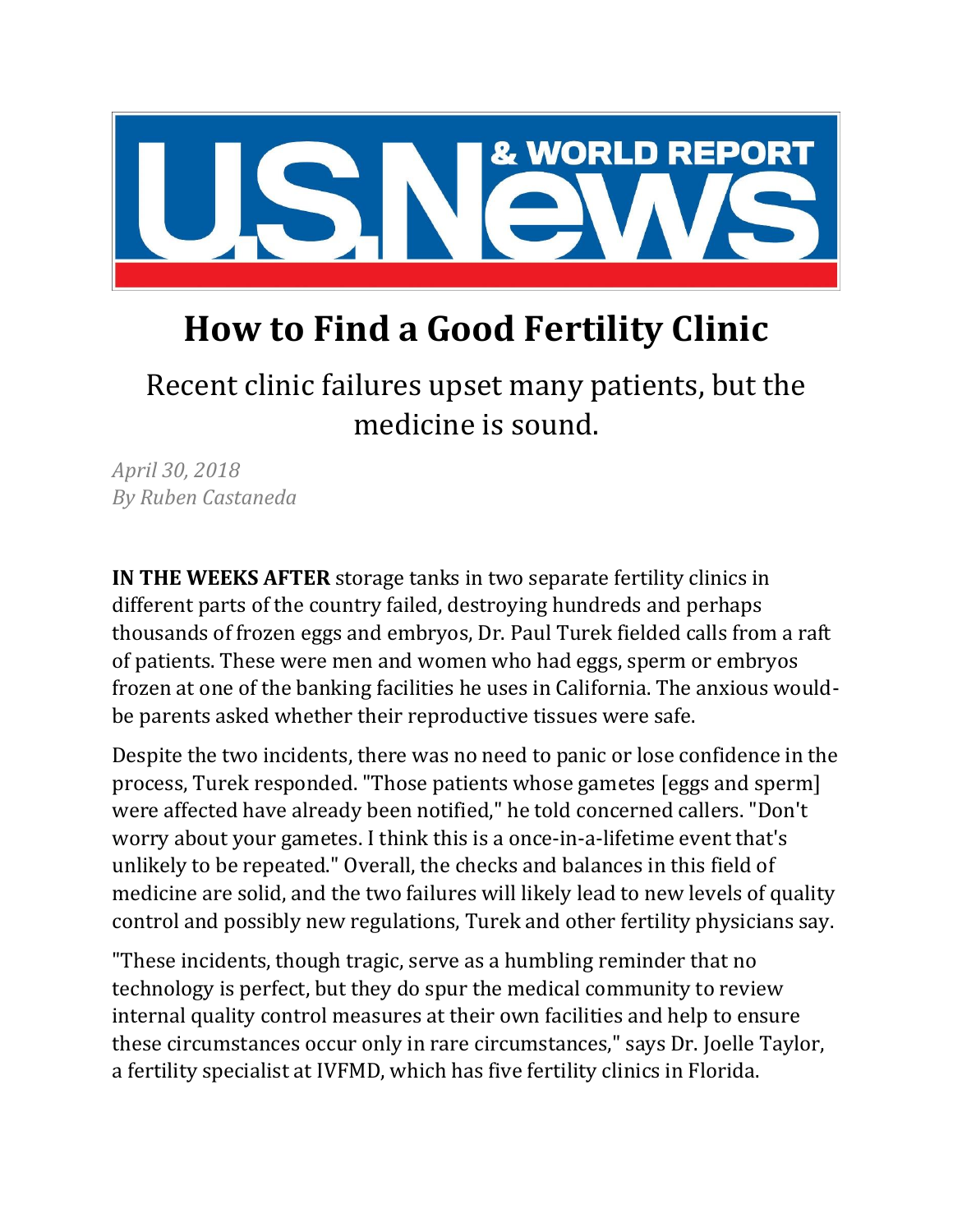For clients, losing [frozen gametes](https://health.usnews.com/health-news/patient-advice/articles/2014/10/20/should-i-freeze-my-eggs) or embryos can be emotionally and financially devastating. It can cost tens of thousands of dollars to try to reproduce through a fertility clinic, costs that aren't covered by most [insurance plans.](https://health.usnews.com/health-insurance) The average cost of in vitro fertilization in the U.S. is about \$12,000, according to the Advanced Fertility Center of Chicago, a fertility clinic in Chicago. For example, at Pacific Fertility Center in San Francisco – where one of the failures occurred – IVF costs \$11,595 and egg freezing is priced at \$8,345 initially, with subsequent cycles costing \$6,995, according to the facility's website.

Reproductive medicine is growing rapidly, providing options for people who face [infertility challenges.](https://health.usnews.com/health-care/for-better/articles/2017-06-23/understanding-male-infertility) In 2009, at least 475 patients had their eggs frozen in the United States, according to the Society for Assisted Reproductive Technology, which aims to advance the standards for assisted reproductive technology. By 2015, that number had skyrocketed to 6,207, according to SART. Overall, 20,000 or so women in the U.S. have preserved their eggs in fertility clinics. In 2015, there were 231,936 assisted reproductive technology cycles performed in 464 reporting clinics in the U.S., which resulted in 60,778 live births, according to the Centers for Disease Control and Prevention.

IVF is usually effective, though not always immediately for all women, research suggests. A 2015 study by the Journal of American Medicine of nearly 157,000 women in the United Kingdom who collectively underwent more than 257,000 cycles of [IVF treatment](https://health.usnews.com/health-news/patient-advice/articles/2015-12-15/should-you-travel-abroad-for-ivf) found the rate of live births after one cycle was 29 percent. The study indicated that many [women who didn't get](https://health.usnews.com/health-news/health-wellness/articles/2015/02/10/infertility-struggles-its-not-always-a-womans-issue)  [pregnanta](https://health.usnews.com/health-news/health-wellness/articles/2015/02/10/infertility-struggles-its-not-always-a-womans-issue)fter the first cycle could succeed with persistence: The live birth rate after six cycles was 63 percent. The number of cycles a woman will need to go through before getting pregnant depends on a number of variables, such as her age, the cause of infertility, her health, her anatomy and hormone status, her pregnancy history and the previous number of IVF attempts she's made, Turek says.

The two recent clinic failures occurred the weekend of March 3 and 4. At Pacific Fertility Clinic, the clinic's lab director discovered during a routine check that the liquid nitrogen level in one of the facility's steel storage tanks was too low, according to news reports. A lack of sufficient liquid nitrogen prompts the temperature in these steel tanks to increase; in turn, higher temperatures can damage tissue stored in vials called cryolocks. Each vial can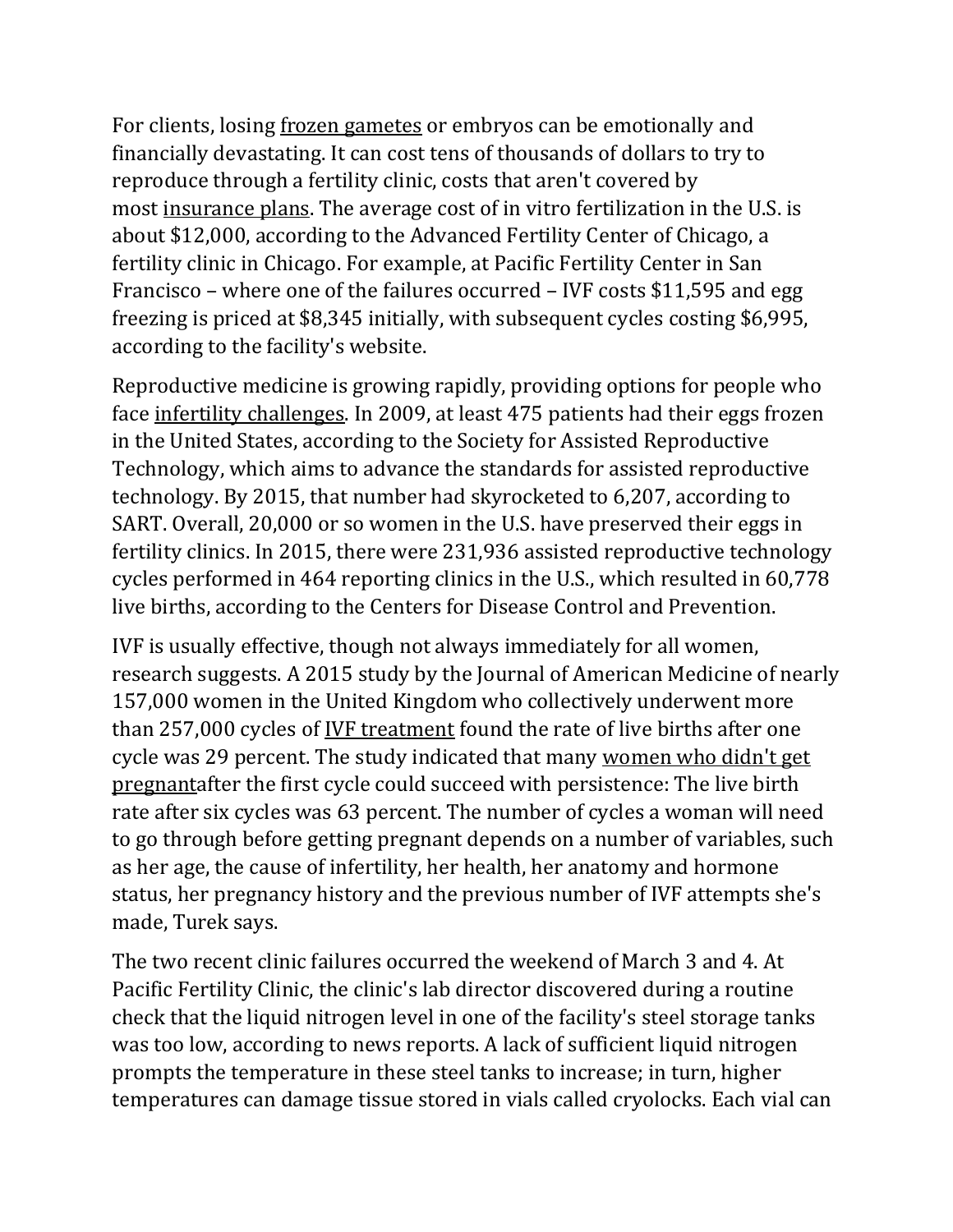contain up to three eggs; embryos – that is, [fertilized eggs](https://health.usnews.com/best-diet/the-fertility-diet) – are stored separately. Clinic officials didn't say how many eggs and embryos may have been damaged. They did, however, acknowledge that the tank held several thousand eggs and embryos.

The other failure occurred in Cleveland, at the University Hospitals Fertility Center. Officials at the facility reported an estimated 4,000 frozen eggs and embryos were damaged when the temperature in one of its tanks dropped to an unsafe level. Clinic officials sent a letter to patients blaming the damage on human error. The remote alarm on the cryo storage tank that failed was turned off, the letter stated. The alarm should have alerted clinic workers to fluctuations in the tank's temperature. Clinic officials said they don't know who disabled the alarm. The letter said it is unlikely any of the frozen eggs and embroyos are viable.

At least 18 sets of plaintiffs have filed lawsuits against the two clinics.

Reproductive medicine is regulated by "a complex patchwork of federal and state licensing and self-regulating by the clinics themselves," says Sean Tipton, chief advocacy, policy and development officer at the American Society for Reproductive Medicine. ASRM is a multidisciplinary organization dedicated to the advancement of the science and practice of reproductive medicine. This oversight helps ensure that protocols at fertility clinics are up to snuff and the equipment is well-maintained, Turek says. Nonetheless, failures can occur. If you're considering a fertility clinic to help you [conceive,](https://health.usnews.com/health-care/patient-advice/articles/2017-08-29/how-to-safely-conceive-when-a-partner-is-living-with-hiv) experts suggest these eight strategies to improve your odds of a good outcome:

**1. Do some research.** Not all fertility clinics are alike. "Your local fertility center may not be the best center around, and it's worth doing your homework," says Dr. Thomas A. Molinaro, a reproductive endocrinologist at Reproductive Medicine Associates of New Jersey in Eatontown, New Jersey. He recommends logging onto SART's website: [sart.org.](http://www.sart.org/) The federal government requires fertility clinics to report their IVF treatment cycle success rate, and you can find those statistics on the site. It also has a tool that allows prospective patients to search for fertility clinics by ZIP code, state or region; plus, women can plug in information such as their age, height, weight and how many prior births they've had to predict their chances of success with assisted reproductive technology. If you're doing this kind of research,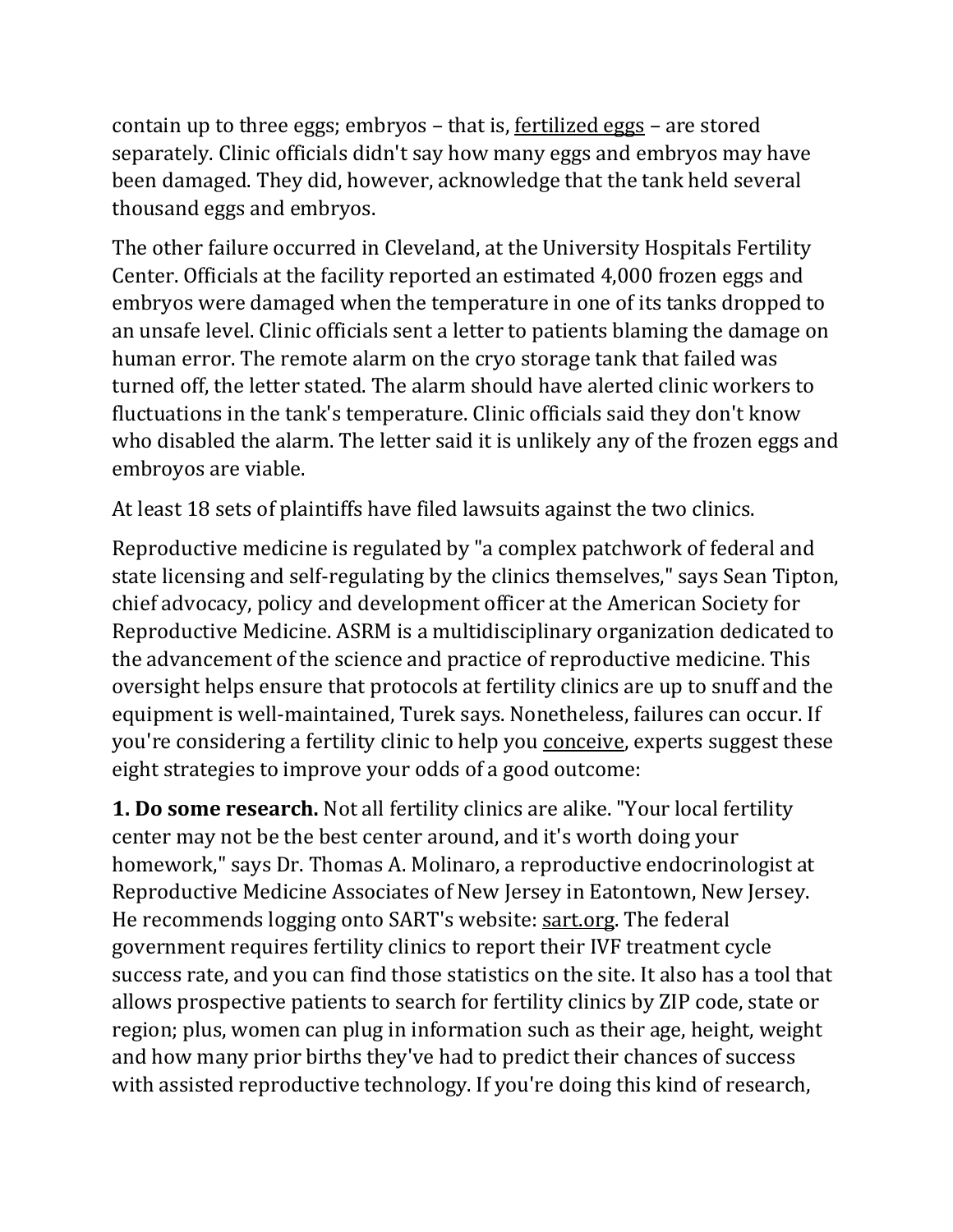plenty of resources are also available on [resolve.org,](http://www.resolve.org/) run by Resolve: The National Infertility Association, which is a nonprofit nationwide network that promotes reproductive health and works to ensure equal access to all familybuilding options for men and women experiencing infertility or other reproductive disorders.

**2. Trust your instincts.** When you're considering a [fertility clinic,](https://health.usnews.com/health-news/health-wellness/articles/2016-01-28/military-fertility-its-complicated) keep in mind it provides a service and evaluate it the way you would other providers you might hire. "I think patients' gut feelings are usually pretty good," Turek says. "Your gametes are one of life's most precious commodities. You use a lot of different factors to decide who's going to handle your retirement or keepsake your jewelry. Use the same sorts of input for this precious resource. Consider how the clinic's staff talk to you, what they say – how professional does the care feel? Use all of your senses. Is the care personalized and professional enough so you feel comfortable?"

## **[See: [Diet and Lifestyle Advice for Polycystic Ovary Syndrome.](https://health.usnews.com/health-news/patient-advice/slideshows/diet-and-lifestyle-advice-for-polycystic-ovary-syndrome)]**

**3. Don't choose a clinic based solely on insurance coverage.** Currently, 15 states mandate insurers cover infertility treatments, including IVF. "Although it's tempting, it's not necessarily the best idea to pick a clinic based on your insurance coverage," Turek says. "The best thing to do is to base your decision on the performance of the individual clinic, which is knowable."

**4. Be wary of programs that aren't transparent about their results on their website.** Most programs are proud of their results and will list them on their website, Turek says. If a facility doesn't list its outcomes or appear to be fully transparent, consider it a red flag. It may mean the facility doesn't have good results.

## **5. Ask how many assisted reproductive procedures the facility**

**does.** "Volume can matter in IVF," Turek says. "In many areas of surgery, volume is a sign of expertise. It's not a hard-and-fast rule, but it is a consideration when evaluating program quality." Inquire about how many procedures the facility does each year.

**6. How experienced are the providers, how well-trained are they and how long have they been there?** As with other fields of medicine, experience matters in reproductive medicine, Turek says. "Experience is a combination of